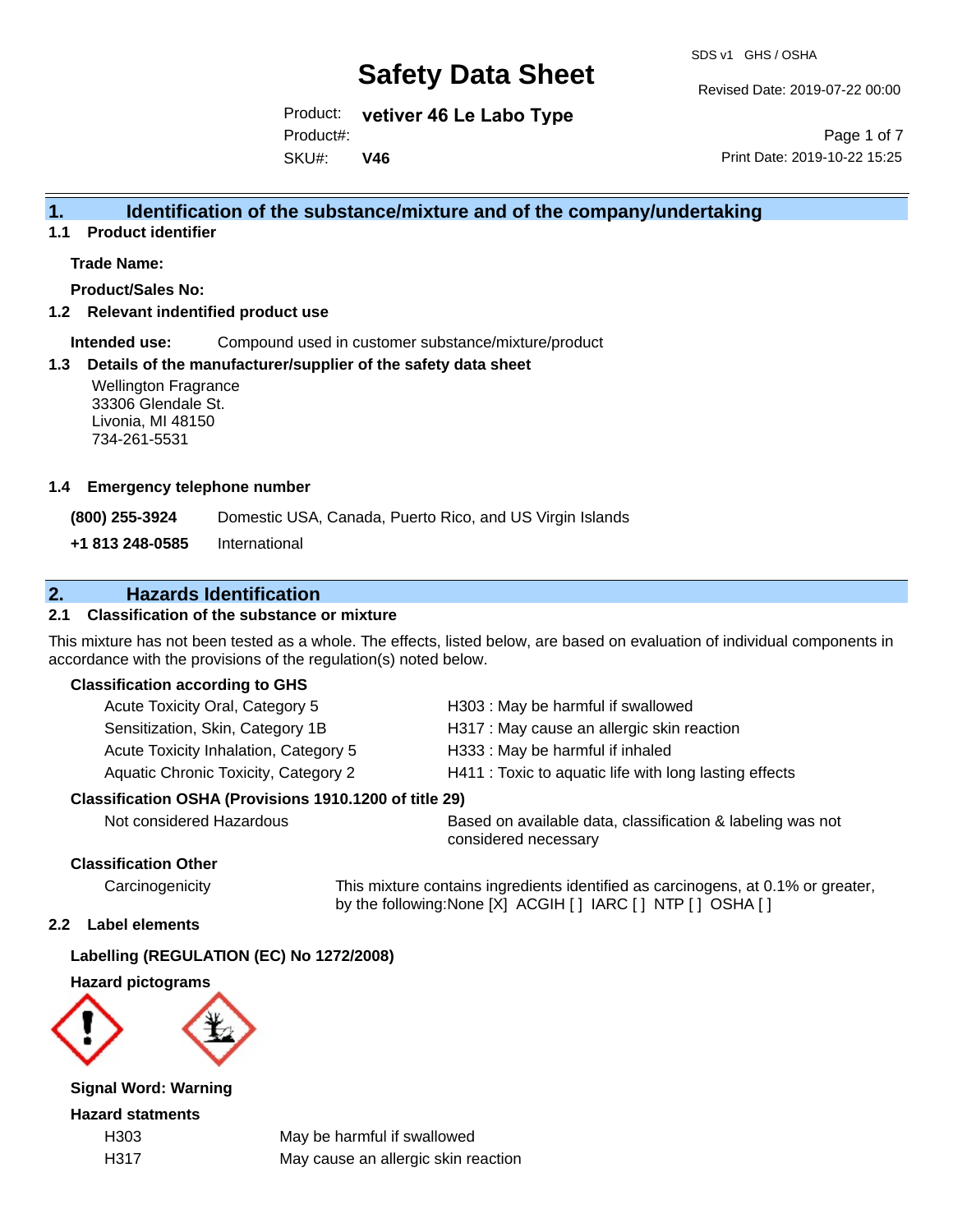SDS v1 GHS / OSHA

Revised Date: 2019-07-22 00:00

#### Product: **vetiver 46 Le Labo Type** SKU#: Product#: **V46**

Page 2 of 7 Print Date: 2019-10-22 15:25

|     | H333                            | May be harmful if inhaled                                               |
|-----|---------------------------------|-------------------------------------------------------------------------|
|     | H411                            | Toxic to aquatic life with long lasting effects                         |
|     | <b>Precautionary Statements</b> |                                                                         |
|     | <b>Prevention:</b>              |                                                                         |
|     | P <sub>272</sub>                | Contaminated work clothing should not be allowed out of the workplace   |
|     | P <sub>273</sub>                | Avoid release to the environment                                        |
|     | Response:                       |                                                                         |
|     | $P302 + P352$                   | IF ON SKIN: Wash with soap and water                                    |
|     | $P304 + P312$                   | IF INHALED: Call a POISON CENTER or doctor/physician if you feel unwell |
|     | P312                            | Call a POISON CENTER or doctor/physician if you feel unwell             |
|     | $P333 + P313$                   | If skin irritation or a rash occurs: Get medical advice/attention       |
|     | P363                            | Wash contaminated clothing before reuse                                 |
|     | P391                            | <b>Collect Spillage</b>                                                 |
| 2.3 | <b>Other Hazards</b>            |                                                                         |
|     |                                 |                                                                         |

**no data available**

## **3. Composition/Information on Ingredients**

### **3.1 Mixtures**

This product is a complex mixture of ingredients, which contains among others the following substance(s), presenting a health or environmental hazard within the meaning of the UN Globally Harmonized System of Classification and Labeling of Chemicals (GHS):

| CAS#<br>Ingredient                                       | EC#                                     | Conc.<br>Range | <b>GHS Classification</b>    |  |  |
|----------------------------------------------------------|-----------------------------------------|----------------|------------------------------|--|--|
| 120-51-4                                                 | 204-402-9                               | $10 - 20%$     | H302; H313; H400; H411       |  |  |
| <b>Benzyl Benzoate</b>                                   |                                         |                |                              |  |  |
|                                                          | $54464 - 57 - 2$ 259-174-3 5 - 10 %     |                | H315; H317; H400; H410       |  |  |
|                                                          | Tetramethyl Acetyloctahydronaphthalenes |                |                              |  |  |
| 24851-98-7                                               | 246-495-9                               | $1 - 2 \%$     | H402                         |  |  |
|                                                          | Methyldihydrojasmonate                  |                |                              |  |  |
| 19870-74-7 243-384-7                                     |                                         | $1 - 2 \%$     | H317; H400; H410             |  |  |
| Cedrol methyl ether                                      |                                         |                |                              |  |  |
| <b>32388-55-9</b> 251-020-3                              |                                         | $1 - 2 \%$     | H303; H317; H400; H410       |  |  |
| Acetyl cedrene                                           |                                         |                |                              |  |  |
|                                                          | <b>111879-80-2</b> 422-320-3 1 - 2 %    |                | H400; H411                   |  |  |
| Oxacyclohexadec-12-en-2-one, (12E)-                      |                                         |                |                              |  |  |
| 8016-96-4                                                | 282-490-8                               | $0.1 - 1.0 \%$ | H315; H317; H319; H401; H411 |  |  |
| Vetiveria zizanoides root oil                            |                                         |                |                              |  |  |
| See Section 16 for full text of GHS classification codes |                                         |                |                              |  |  |

See Section 16 for full text of GHS classification codes which where not shown in section 2 Total Hydrocarbon Content (%  $w/w$ ) = 0.91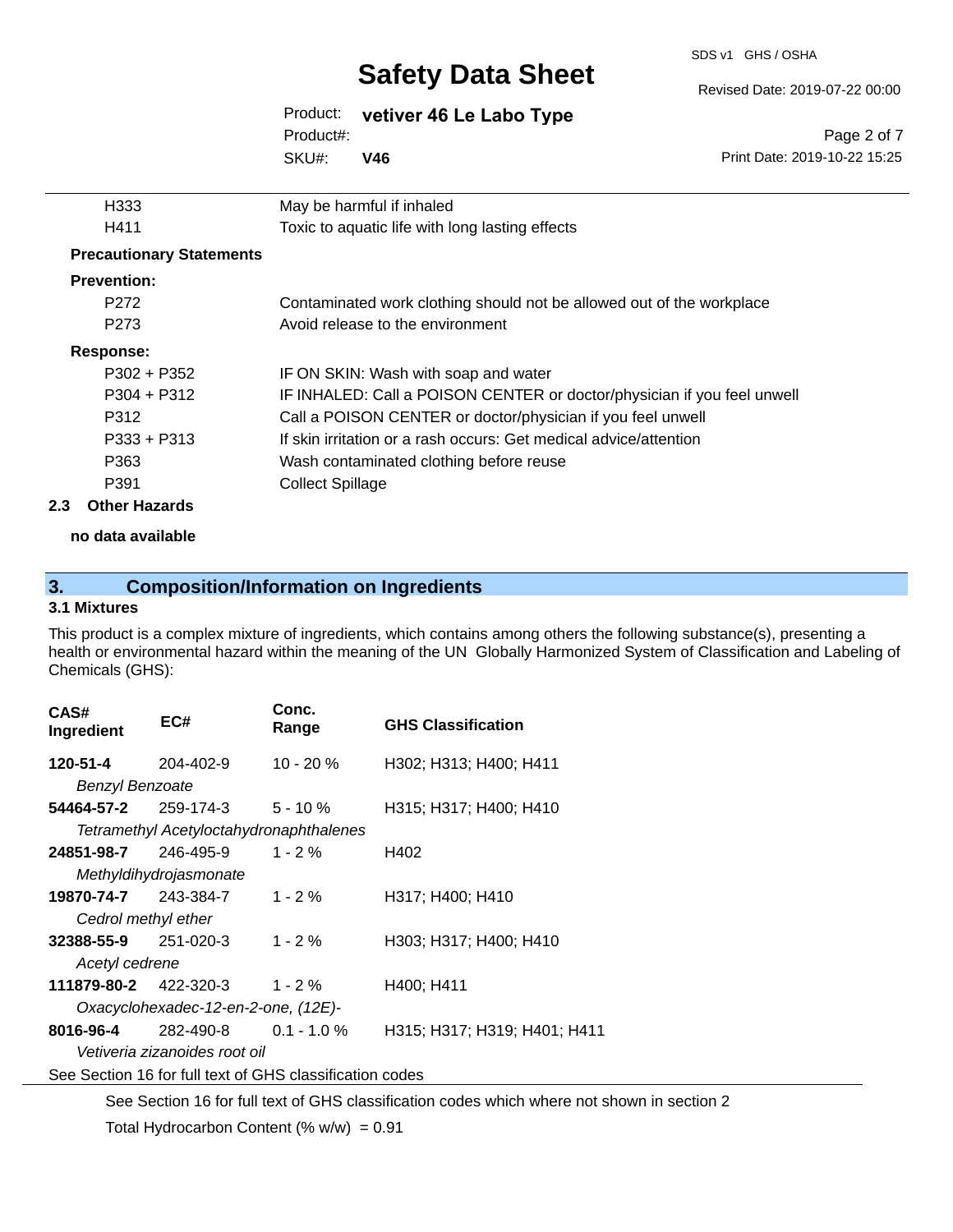SDS v1 GHS / OSHA

Revised Date: 2019-07-22 00:00

Product: **vetiver 46 Le Labo Type**

Product#:

SKU#: **V46**

Page 3 of 7 Print Date: 2019-10-22 15:25

| <b>First Aid Measures</b><br>$\overline{4}$ .                                     |                                                                                                               |  |  |  |
|-----------------------------------------------------------------------------------|---------------------------------------------------------------------------------------------------------------|--|--|--|
| <b>Description of first aid measures</b><br>4.1                                   |                                                                                                               |  |  |  |
| Inhalation:                                                                       | Remove from exposure site to fresh air and keep at rest.<br>Obtain medical advice.                            |  |  |  |
| <b>Eye Exposure:</b>                                                              | Flush immediately with water for at least 15 minutes.<br>Contact physician if symptoms persist.               |  |  |  |
| <b>Skin Exposure:</b>                                                             | Remove contaminated clothes. Wash thoroughly with water (and soap).<br>Contact physician if symptoms persist. |  |  |  |
| Ingestion:                                                                        | Rinse mouth with water and obtain medical advice.                                                             |  |  |  |
| Most important symptoms and effects, both acute and delayed<br>4.2                |                                                                                                               |  |  |  |
| <b>Symptoms:</b>                                                                  | no data available                                                                                             |  |  |  |
| <b>Risks:</b><br>Refer to Section 2.2 "Hazard Statements"                         |                                                                                                               |  |  |  |
| Indication of any immediate medical attention and special treatment needed<br>4.3 |                                                                                                               |  |  |  |
| Treatment:<br>Refer to Section 2.2 "Response"                                     |                                                                                                               |  |  |  |
|                                                                                   |                                                                                                               |  |  |  |
| 5.<br><b>Fire-Fighting measures</b>                                               |                                                                                                               |  |  |  |
| <b>Extinguishing media</b><br>5.1                                                 |                                                                                                               |  |  |  |
| Suitable:                                                                         | Carbon dioxide (CO2), Dry chemical, Foam                                                                      |  |  |  |
| Unsuitable                                                                        | Do not use a direct water jet on burning material                                                             |  |  |  |
| 5.2 Special hazards arising from the substance or mixture                         |                                                                                                               |  |  |  |
| <b>During fire fighting:</b><br>Water may be ineffective                          |                                                                                                               |  |  |  |
| <b>Advice for firefighters</b><br>5.3                                             |                                                                                                               |  |  |  |
| <b>Further information:</b>                                                       | Standard procedure for chemical fires                                                                         |  |  |  |

### **6. Accidental Release Measures**

### **6.1 Personal precautions, protective equipment and emergency procedures**

Avoid inhalation and contact with skin and eyes. A self-contained breathing apparatus is recommended in case of a major spill.

### **6.2 Environmental precautions**

Keep away from drains, soil, and surface and groundwater.

### **6.3 Methods and materials for containment and cleaning up**

Clean up spillage promptly. Remove ignition sources. Provide adequate ventilation. Avoid excessive inhalation of vapors. Gross spillages should be contained by use of sand or inert powder and disposed of according to the local regulations.

### **6.4 Reference to other sections**

Not Applicable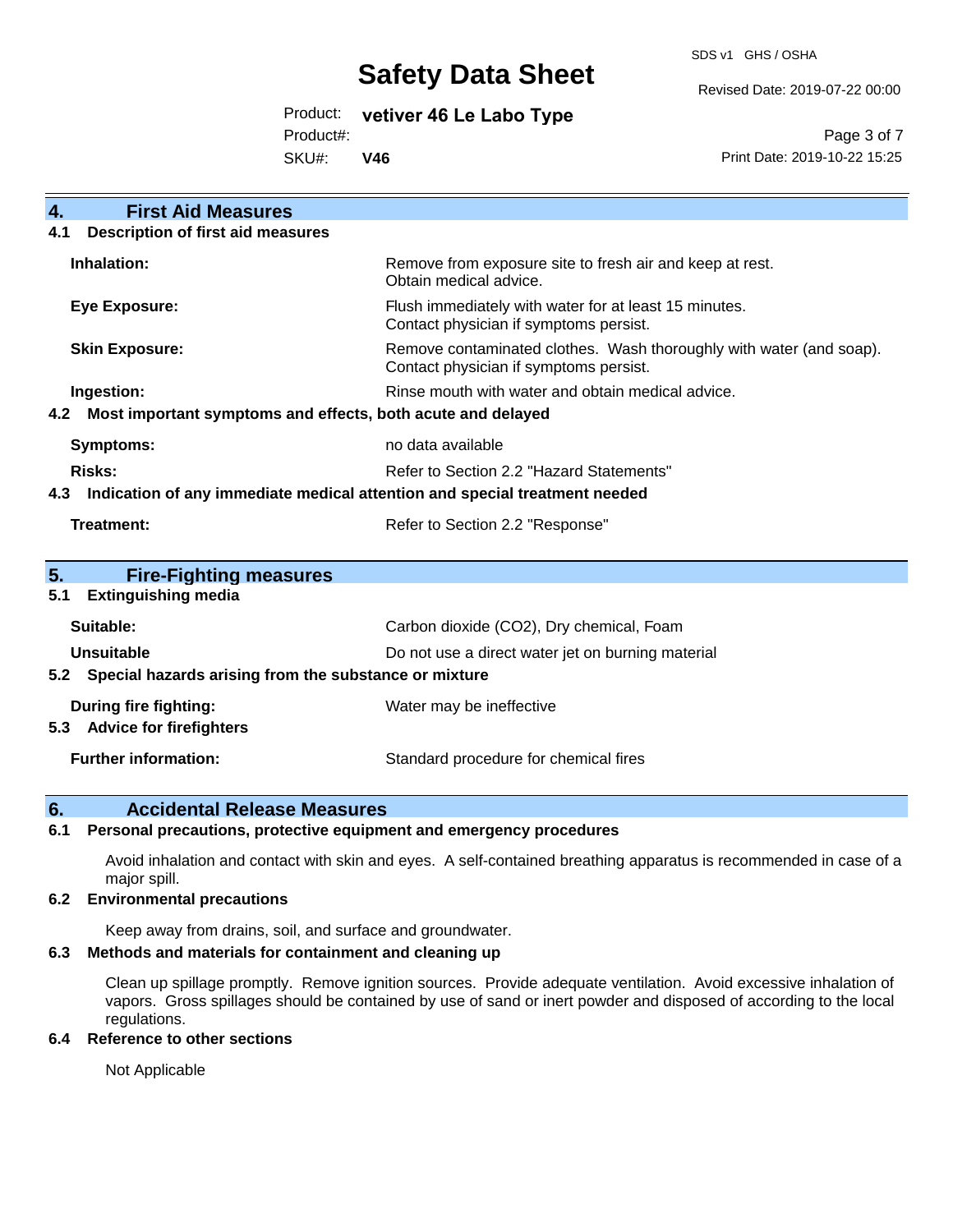Revised Date: 2019-07-22 00:00

Product: **vetiver 46 Le Labo Type** SKU#: Product#: **V46**

Page 4 of 7 Print Date: 2019-10-22 15:25

# **7. Handling and Storage**

### **7.1 Precautions for safe handling**

Apply according to good manufacturing and industrial hygiene practices with proper ventilation. Do not drink, eat or smoke while handling. Respect good personal hygiene.

### **7.2 Conditions for safe storage, including any incompatibilities**

Store in a cool, dry and ventilated area away from heat sources and protected from light in tightly closed original container. Avoid uncoated metal container. Keep air contact to a minimum.

### **7.3 Specific end uses**

No information available

### **8. Exposure Controls/Personal Protection**

**8.1 Control parameters**

| <b>Exposure Limits:</b>                               | Contains no substances with occupational exposure limit values.                                                                          |  |  |
|-------------------------------------------------------|------------------------------------------------------------------------------------------------------------------------------------------|--|--|
| <b>Engineering Controls:</b>                          | Use local exhaust as needed.                                                                                                             |  |  |
| 8.2 Exposure controls - Personal protective equipment |                                                                                                                                          |  |  |
| Eye protection:                                       | Tightly sealed goggles, face shield, or safety glasses with brow guards and side shields, etc.<br>as may be appropriate for the exposure |  |  |
| <b>Respiratory protection:</b>                        | Avoid excessive inhalation of concentrated vapors. Apply local ventilation where appropriate.                                            |  |  |
| <b>Skin protection:</b>                               | Avoid Skin contact. Use chemically resistant gloves as needed.                                                                           |  |  |

### **9. Physical and Chemical Properties**

### **9.1 Information on basic physical and chemical properties**

| Appearance:                  | Liquid               |
|------------------------------|----------------------|
| Odor:                        | Conforms to Standard |
| Color:                       | Pale Orange (G8/11)  |
| <b>Viscosity:</b>            | Liquid               |
| <b>Freezing Point:</b>       | Not determined       |
| <b>Boiling Point:</b>        | Not determined       |
| <b>Melting Point:</b>        | Not determined       |
| <b>Flashpoint (CCCFP):</b>   | >200 F (93.33 C)     |
| <b>Auto flammability:</b>    | Not determined       |
| <b>Explosive Properties:</b> | None Expected        |
| <b>Oxidizing properties:</b> | None Expected        |
| Vapor Pressure (mmHg@20 C):  | 0.0158               |
| %VOC:                        | 0.02                 |
| Specific Gravity @ 25 C:     | 0.9550               |
| Density @ 25 C:              | 0.9520               |
| Refractive Index @ 20 C:     | 1.4680               |
| Soluble in:                  | Oil                  |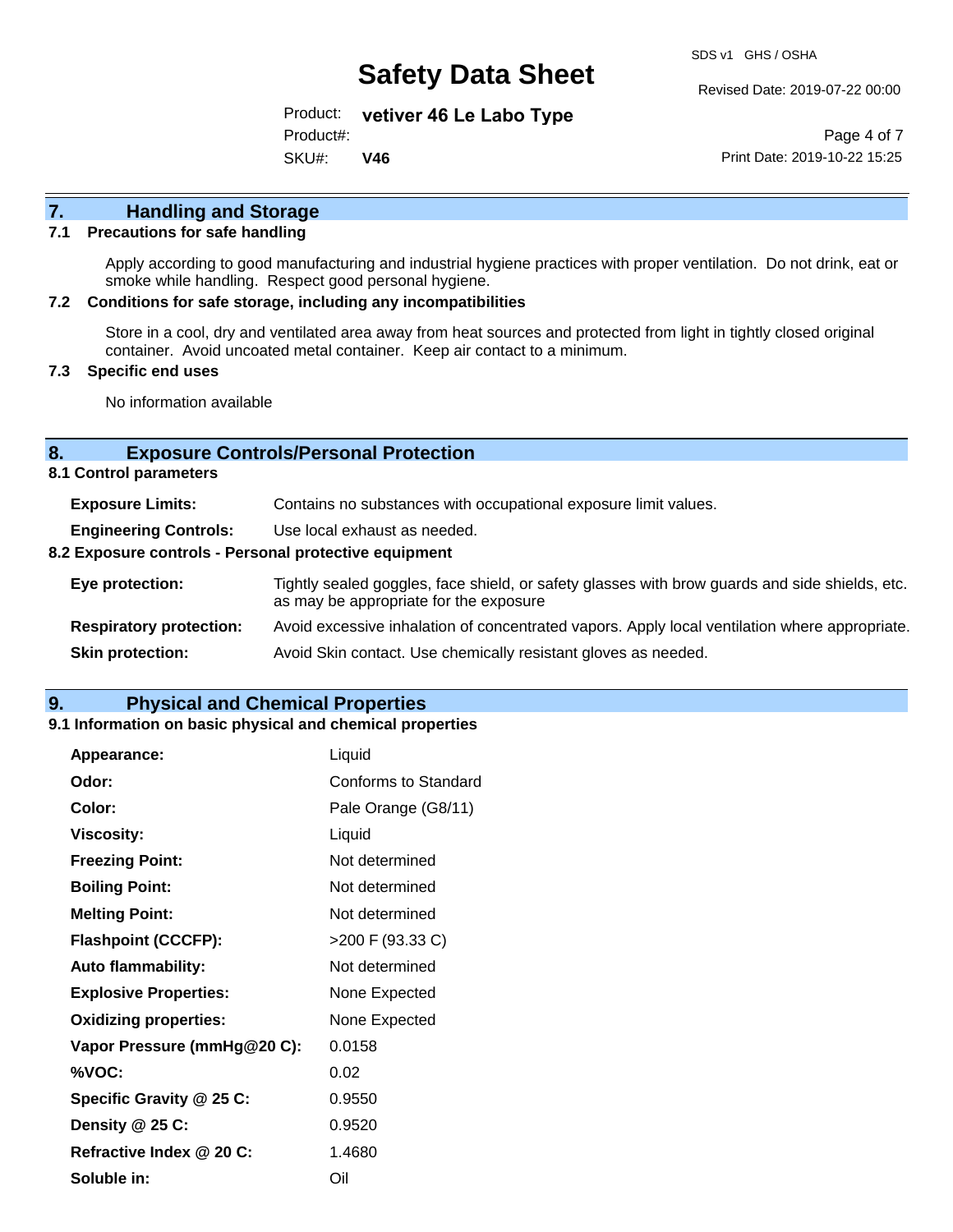Revised Date: 2019-07-22 00:00

Product: **vetiver 46 Le Labo Type** SKU#: Product#: **V46**

Page 5 of 7 Print Date: 2019-10-22 15:25

## **10. Stability and Reactivity**

| 10.1 Reactivity                         | None                                               |
|-----------------------------------------|----------------------------------------------------|
| <b>10.2 Chemical stability</b>          | Stable                                             |
| 10.3 Possibility of hazardous reactions | None known                                         |
| <b>10.4 Conditions to avoid</b>         | None known                                         |
| 10.5 Incompatible materials             | Strong oxidizing agents, strong acids, and alkalis |
| 10.6 Hazardous decomposition products   | None known                                         |

# **11. Toxicological Information**

## **11.1 Toxicological Effects**

Acute Toxicity Estimates (ATEs) based on the individual Ingredient Toxicity Data utilizing the "Additivity Formula"

| Acute toxicity - Oral - (Rat) mg/kg                | (LD50: 3929.1660) May be harmful if swallowed            |
|----------------------------------------------------|----------------------------------------------------------|
| Acute toxicity - Dermal - (Rabbit) mg/kg           | Not classified - the classification criteria are not met |
| Acute toxicity - Inhalation - (Rat) mg/L/4hr       | (LD50: 237.7808) May be harmful if inhaled               |
| <b>Skin corrosion / irritation</b>                 | May be harmful if inhaled                                |
| Serious eye damage / irritation                    | Not classified - the classification criteria are not met |
| <b>Respiratory sensitization</b>                   | Not classified - the classification criteria are not met |
| <b>Skin sensitization</b>                          | May cause an allergic skin reaction                      |
| <b>Germ cell mutagenicity</b>                      | Not classified - the classification criteria are not met |
| Carcinogenicity                                    | Not classified - the classification criteria are not met |
| <b>Reproductive toxicity</b>                       | Not classified - the classification criteria are not met |
| Specific target organ toxicity - single exposure   | Not classified - the classification criteria are not met |
| Specific target organ toxicity - repeated exposure | Not classified - the classification criteria are not met |
| <b>Aspiration hazard</b>                           | Not classified - the classification criteria are not met |

## **12. Ecological Information**

**12.1 Toxicity**

| <b>Acute acquatic toxicity</b>     | Not classified - the classification criteria are not met |
|------------------------------------|----------------------------------------------------------|
| <b>Chronic acquatic toxicity</b>   | Toxic to aquatic life with long lasting effects          |
| <b>Toxicity Data on soil</b>       | no data available                                        |
| <b>Toxicity on other organisms</b> | no data available                                        |
|                                    |                                                          |
| 12.2 Persistence and degradability | no data available                                        |
| 12.3 Bioaccumulative potential     | no data available                                        |
| 12.4 Mobility in soil              | no data available                                        |
| 12.5 Other adverse effects         | no data available                                        |
|                                    |                                                          |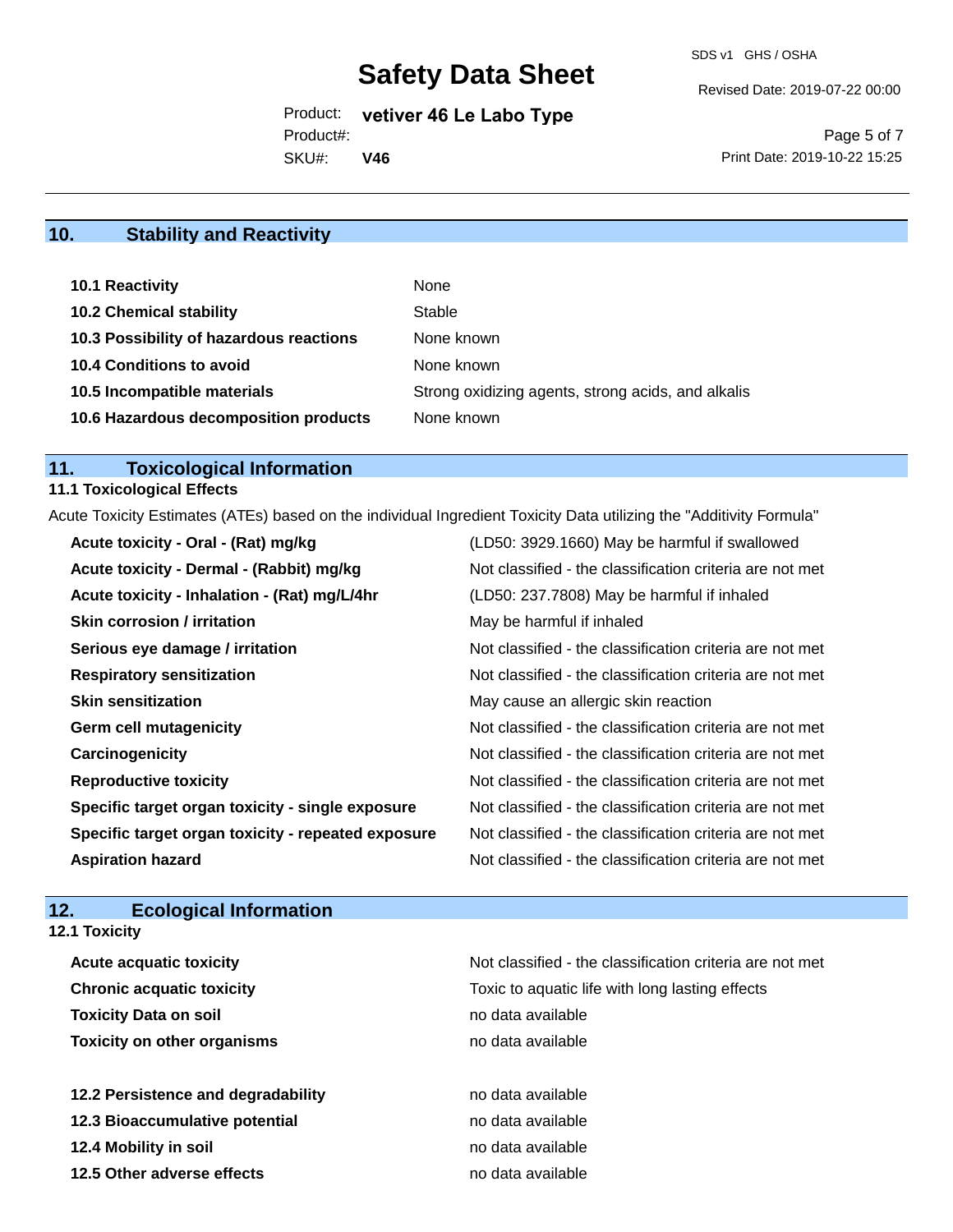Revised Date: 2019-07-22 00:00

Product: **vetiver 46 Le Labo Type**

Product#:

SKU#: **V46**

Page 6 of 7 Print Date: 2019-10-22 15:25

### **13. Disposal Conditions**

#### **13.1 Waste treatment methods**

Do not allow product to reach sewage systems. Dispose of in accordance with all local and national regulations. Send to a licensed waste management company.The product should not be allowed to enter drains, water courses or the soil. Do not contaminate ponds, waterways or ditches with chemical or used container.

### **14. Transport Information**

| <b>Marine Pollutant</b>                                                                | Yes. Ingredient of greatest environmental impact:<br>54464-57-2 : (5 - 10 %) : Tetramethyl Acetyloctahydronaphthalenes |              |                                                 |                                                              |  |
|----------------------------------------------------------------------------------------|------------------------------------------------------------------------------------------------------------------------|--------------|-------------------------------------------------|--------------------------------------------------------------|--|
| Regulator                                                                              |                                                                                                                        | <b>Class</b> | <b>Pack Group</b>                               | UN-nr.<br><b>Sub Risk</b>                                    |  |
| U.S. DOT (Non-Bulk)                                                                    |                                                                                                                        |              | Not Regulated - Not Dangerous Goods             |                                                              |  |
| <b>Chemicals NOI</b>                                                                   |                                                                                                                        |              |                                                 |                                                              |  |
| <b>ADR/RID (International Road/Rail)</b>                                               |                                                                                                                        |              |                                                 |                                                              |  |
| <b>Environmentally Hazardous</b><br>Substance, Liquid, n.o.s.                          |                                                                                                                        | 9            | III                                             | <b>UN3082</b>                                                |  |
| <b>IATA (Air Cargo)</b>                                                                |                                                                                                                        |              |                                                 |                                                              |  |
| <b>Environmentally Hazardous</b><br>Substance, Liquid, n.o.s.                          |                                                                                                                        | 9            | III                                             | <b>UN3082</b>                                                |  |
| IMDG (Sea)                                                                             |                                                                                                                        |              |                                                 |                                                              |  |
| <b>Environmentally Hazardous</b><br>Substance, Liquid, n.o.s.                          |                                                                                                                        | 9            | III                                             | <b>UN3082</b>                                                |  |
| 15.<br><b>Regulatory Information</b>                                                   |                                                                                                                        |              |                                                 |                                                              |  |
| <b>U.S. Federal Regulations</b>                                                        |                                                                                                                        |              |                                                 |                                                              |  |
| <b>TSCA (Toxic Substance Control Act)</b>                                              |                                                                                                                        |              |                                                 | All components of the substance/mixture are listed or exempt |  |
| 40 CFR(EPCRA, SARA, CERCLA and CAA)<br>This product contains NO components of concern. |                                                                                                                        |              |                                                 |                                                              |  |
| <b>U.S. State Regulations</b>                                                          |                                                                                                                        |              |                                                 |                                                              |  |
| <b>California Proposition 65 Warning</b>                                               |                                                                                                                        |              | This product contains the following components: |                                                              |  |
| 123-35-3(NF 204-622-5 0.01 - 0.1%                                                      |                                                                                                                        |              | beta-Myrcene (Natural Source)                   |                                                              |  |
| $93 - 15 - 2$                                                                          | $202 - 223 - 0 \le 2$ ppm                                                                                              |              | Methyl Eugenol (Natural Source)                 |                                                              |  |
| <b>Canadian Regulations</b>                                                            |                                                                                                                        |              |                                                 |                                                              |  |
| <b>DSL</b>                                                                             |                                                                                                                        |              | components are NOT on the List:                 | 99.30% of the components are listed or exempt. The following |  |
| 111879-80-2 422-320-3 1 - 2 %                                                          |                                                                                                                        |              | Oxacyclohexadec-12-en-2-one, (12E)-             |                                                              |  |

## **16. Other Information**

### **GHS H-Statements referred to under section 3 and not listed in section 2**

H319 : Causes serious eye irritation **H400** : Very Toxic to aquatic life

H302 : Harmful if swallowed **H313** : May be harmful in contact with skin H315 : Causes skin irritation extended the H317 : May cause an allergic skin reaction